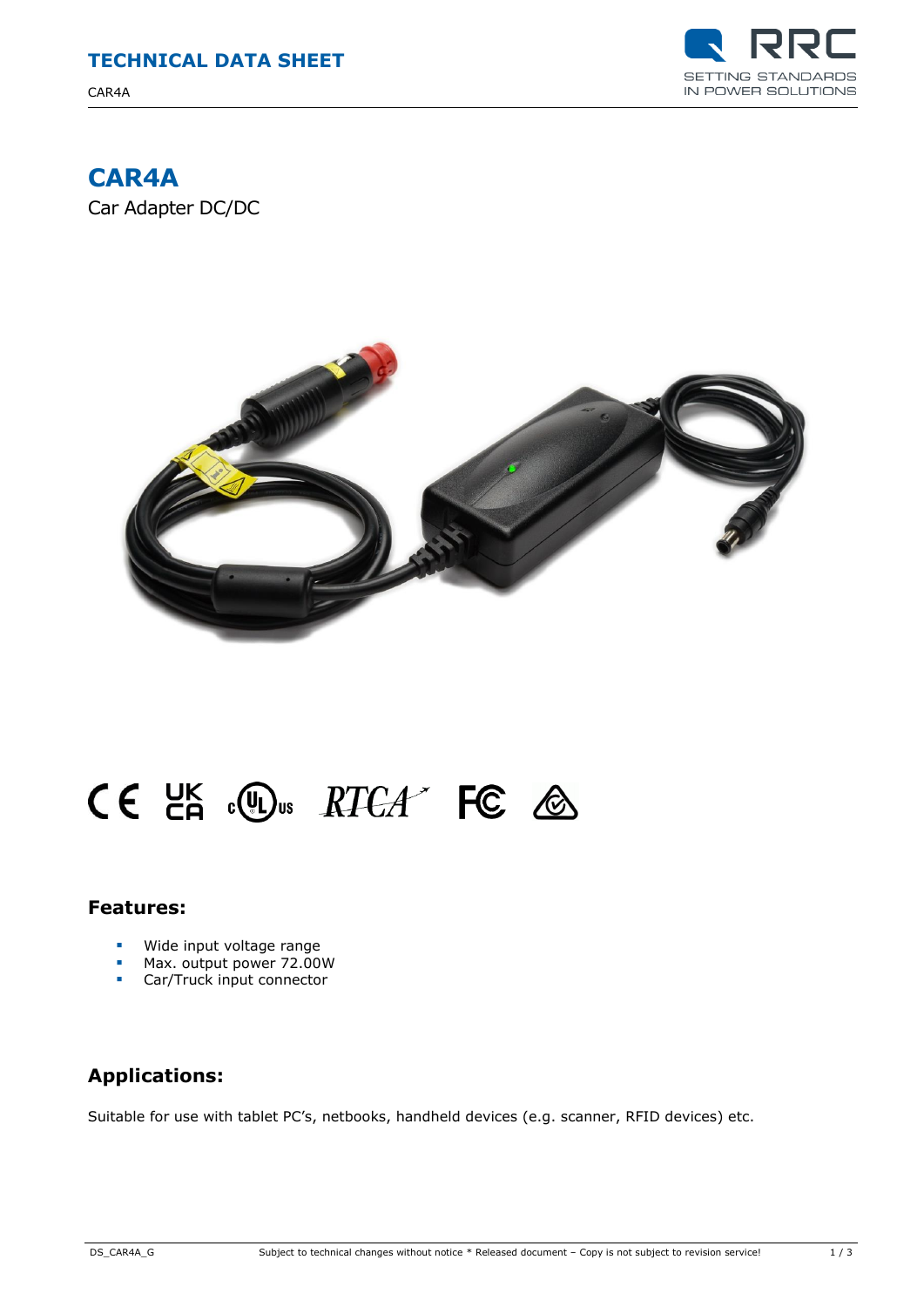CAR4A

### **Specification**



| <b>Input</b>                                    |                                                                       |                                                                        |
|-------------------------------------------------|-----------------------------------------------------------------------|------------------------------------------------------------------------|
| Voltage range                                   | $10.50 - 32.00$ VDC                                                   |                                                                        |
| Stand-by current                                | Typical 77.00mA @ 10.50V input                                        |                                                                        |
|                                                 | Typical 54.00mA @ 32.00V input                                        |                                                                        |
| Input fuse                                      | 10.00A                                                                |                                                                        |
| Protection                                      | Reverse polarity (input fuse)                                         |                                                                        |
|                                                 | Under voltage protection (Transient suppression circuit)              |                                                                        |
|                                                 |                                                                       |                                                                        |
| <b>Output</b>                                   |                                                                       |                                                                        |
| Voltage range                                   | 3.00 - 24.00V nominal                                                 |                                                                        |
| Power                                           | 60.00W cont.                                                          |                                                                        |
| Initial set tolerance                           | 72.00W max.<br>$±5%$ max.                                             |                                                                        |
| Load regulation                                 | $-100$ mV max. / A                                                    |                                                                        |
|                                                 | $±1\%$ max.                                                           |                                                                        |
| Line regulation                                 | $< 300.00$ m $V_{\text{pk-bk}}$                                       |                                                                        |
| Ripple & Noise                                  |                                                                       |                                                                        |
| Current limit                                   | Constant current, 4.00A max.                                          |                                                                        |
| Protection                                      | Short circuit, over temperature, over voltage                         |                                                                        |
| <b>Environmental</b>                            |                                                                       |                                                                        |
|                                                 | Operation:                                                            | Storage:                                                               |
| <b>Ambient Temperature</b>                      | $-20$ °C to 35°C                                                      | $-40$ °C to 85°C                                                       |
|                                                 | 35°C to 50°C, derating 35%                                            |                                                                        |
| Pressure & Altitude                             | 1200hPa to 570hPa                                                     | 1200hPa to 115hPa                                                      |
|                                                 | max. 4600m above sea level                                            | max. 15000m above sea level                                            |
| Humidity (non-condensing)                       | 5% to 95% r.H.                                                        | 5% to 95% r.H.                                                         |
| <b>General</b>                                  |                                                                       |                                                                        |
| Input connector                                 | Cigarette lighter adapter                                             |                                                                        |
| Output connector                                | Customer-specific                                                     |                                                                        |
| Efficiency                                      | Typical 86% at 100% load                                              |                                                                        |
| <b>MTBF</b>                                     | 20000h @ 25°C ambient temperature and G <sub>B</sub> per MIL HDBK217F |                                                                        |
| Green procurement                               | RoHS 2011/65/EU + 2015/863/EU                                         |                                                                        |
|                                                 | REACH 1907/2006                                                       |                                                                        |
|                                                 | <b>WEEE 2012/19/EU</b>                                                |                                                                        |
| Indicator                                       | Single green LED                                                      |                                                                        |
| Ingress protection rating                       | IEC60529, IP40                                                        |                                                                        |
| Cooling                                         | Convection cooled                                                     |                                                                        |
|                                                 |                                                                       |                                                                        |
| <b>Safety &amp; EMC</b><br>Regulatory approvals | Europe                                                                | <b>CE</b>                                                              |
|                                                 | United Kingdom                                                        | <b>UKCA</b>                                                            |
|                                                 | USA/Canada                                                            | UL60950-1                                                              |
|                                                 | Australia                                                             | <b>RCM</b>                                                             |
| <b>Electromagnetic Emissions</b>                | Europe                                                                | EN55011/EN55022 class B,                                               |
|                                                 |                                                                       | EN55024, EN55014-1                                                     |
|                                                 | <b>USA</b>                                                            | FCC15 class B                                                          |
| Electromagnetic Immunity                        | <b>ESD immunity</b><br>Electromagnetic field immunity                 | IEC61000-4-2, 4kV contact, 8kV air<br>IEC61000-4-3, 80-1000MHz, 10V/m, |
|                                                 |                                                                       | AM 80% 1kHz, PM ED50% 200Hz                                            |
|                                                 | Electrical fast transient/burst immunity                              | IEC61000-4-4,+/-1kV, 5/50ns                                            |
|                                                 | test                                                                  |                                                                        |
|                                                 | Surge immunity test                                                   | IEC61000-4-5, +/-0, 5kVsym,                                            |
|                                                 |                                                                       | $1.2/50(8/20)$ µs                                                      |
|                                                 | Conducted Immunity                                                    | IEC61000-4-6, 0.15-80MHz, 10V,<br>80%, 1KHz, AM, CDN-M2                |
|                                                 | Immunity                                                              | IEC61000-6-1                                                           |
|                                                 | Impulse                                                               | DIN40839 part 1                                                        |
|                                                 |                                                                       |                                                                        |